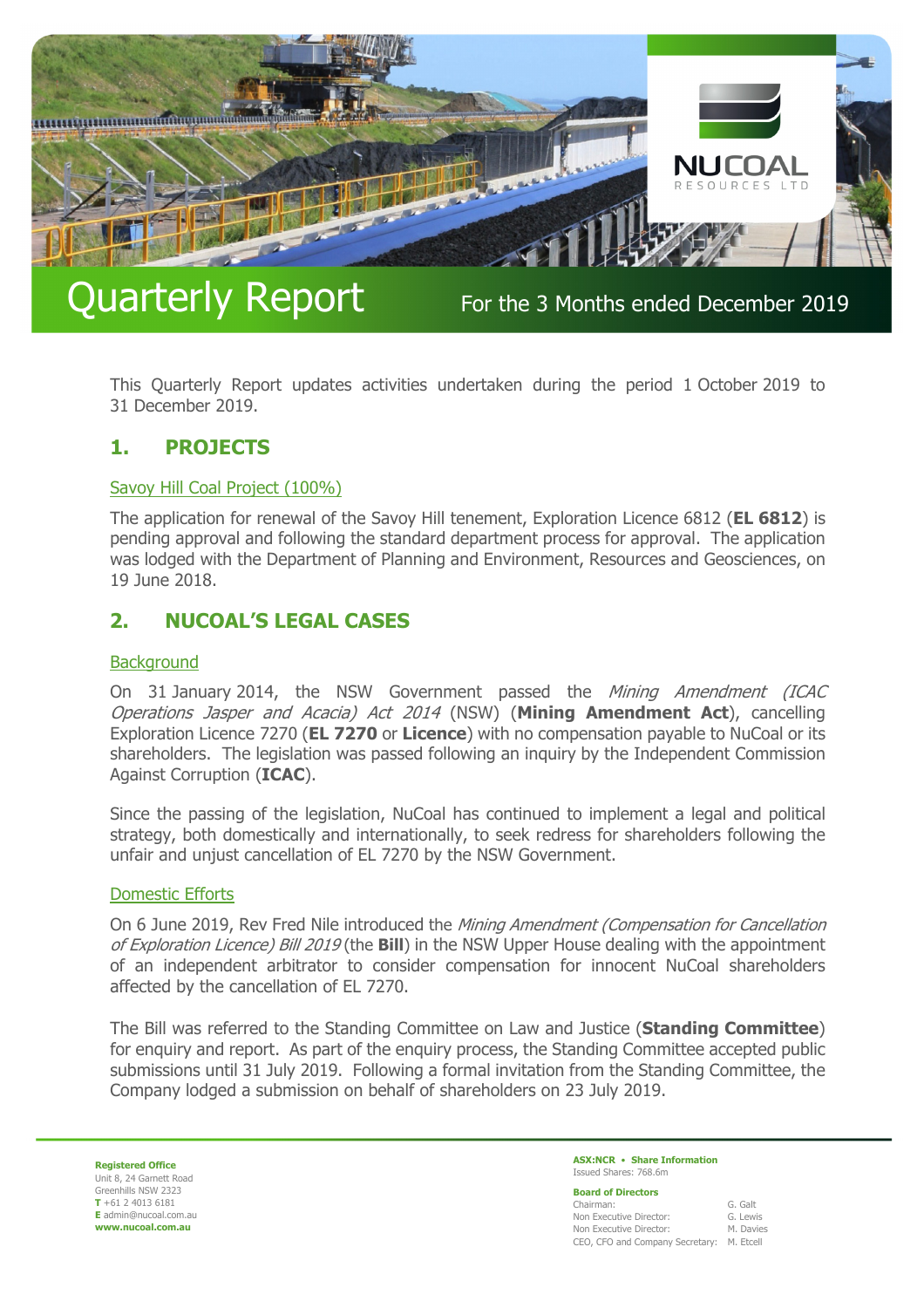After the submission process, the Standing Committee invited the Company, along with a number of other individuals who also lodged a submission, to attend a public hearing. The public hearing was held on 9 August 2019 and the Directors appeared on behalf of the Company. During the hearing, there were a number of questions taken on notice due to the level of detail requested by the Standing Committee. The Company prepared a detailed response to the questions taken on notice which was finalised and submitted to the Standing Committee on 6 September 2019.

The Standing Committee on Law and Justice tabled its report with the Clerk of the Parliaments on 30 October 2019. The report was made publicly available via the Standing Committee website on the same day. As outlined in the report, the Committee provided the following recommendations:

- **Recommendation 1** That the Mining Amendment (Compensation for Cancellation of Exploration Licence) Bill 2019 not proceed in its current form.
- **Recommendation 2** That the NSW Government address the outstanding matters raised during this inquiry, where appropriate, including the issue of compensation for innocent shareholders.

More recently, NuCoal has written to The Hon. John Barilaro with respect to finding an agreeable way forward on the NuCoal matter. The Company now awaits a reply to its formal correspondence dated 3 January 2020.

NuCoal will continue to progress the matter with the NSW Government to ultimately gain compensation for NuCoal and its innocent shareholders.

#### International Efforts

The Company is continuing to pursue claims against the Australian Government on behalf of U.S. shareholders under the Australia US Free Trade Agreement (**AUSFTA**). This potential international action is being progressed with a view to obtaining compensation from the Australian Government for the decision by the NSW Parliament to expropriate EL 7270 without payment of compensation.

With respect to the Compensation Bill – a number of US shareholders lodged individual submissions with the Standing Committee. In addition, the Company is aware that the USTR made fresh representations to DFAT around the time of the Committee hearings which reiterated its ongoing desire to resolve the claims of its NuCoal shareholders under the AUSFTA and which cited the proposed Compensation Bill as a potentially suitable way to resolve the matter.

Non-Executive Director, Glen Lewis, will travel to Washington D.C. in February 2020 to meet with a number of US Government Officials to update them on the status of the Company's compensation efforts.

As previously communicated, shareholders should note that any successful action directly under the AUSFTA will benefit only the shareholders who bring and participate in the action (ie. US shareholders in NuCoal who held shares at the time of expropriation).

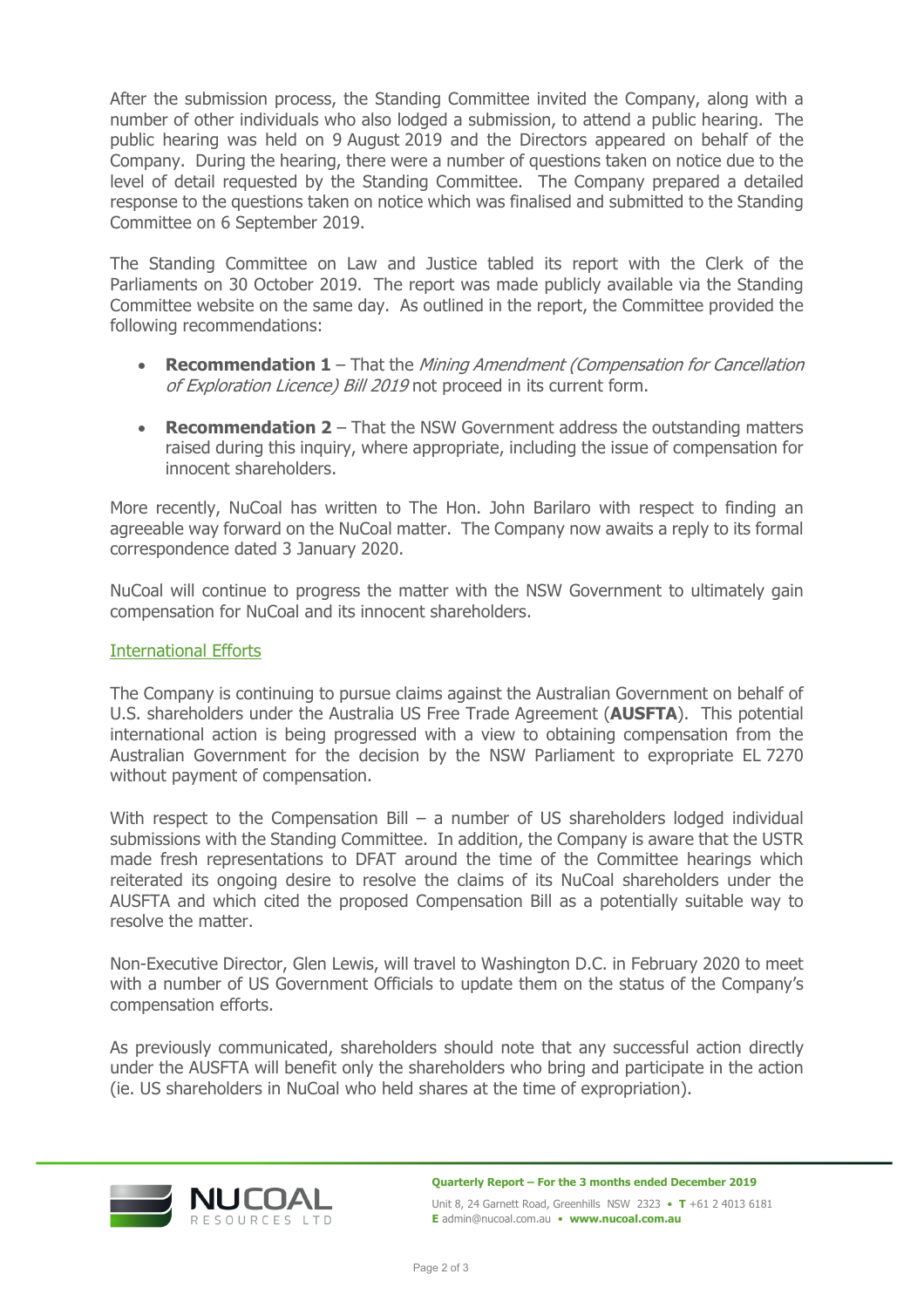### **3. CORPORATE**

Cash and deposits as at 31 December 2019 were A\$3.80 million.

The Company has reached agreement to sell a significant portion of allocation from its Hunter River General Security Water Licence held.

### **4. ADDITIONAL REPORTING REQUIREMENTS**

The following additional information is provided in accordance with ASX Listing Rule 5.3.3.

#### Interests in Mining Tenements

The Company held the following mining tenements during the quarter.

| \Tenement \ | <b>Location</b>             | % interest at Acquired<br>the beginning and/or<br>of the quarter disposed |     | % interest<br>at the end of<br>the quarter |
|-------------|-----------------------------|---------------------------------------------------------------------------|-----|--------------------------------------------|
| EL 6812     | Savoy Hill, New South Wales | 100                                                                       | N/A | 100                                        |

Beneficial percentage interests held in farm-in or farm-out agreements

NuCoal does not hold any interests in farm-in or farm-out agreements.

This document has been authorised by the Board.

Date of Document: 31 January 2020

For further enquiries please contact:

Megan Etcell Company Secretary Telephone: +61 2 4013 6181



**Quarterly Report – For the 3 months ended December 2019** 

Unit 8, 24 Garnett Road, Greenhills NSW 2323 • **T** +61 2 4013 6181 **E** admin@nucoal.com.au • **www.nucoal.com.au**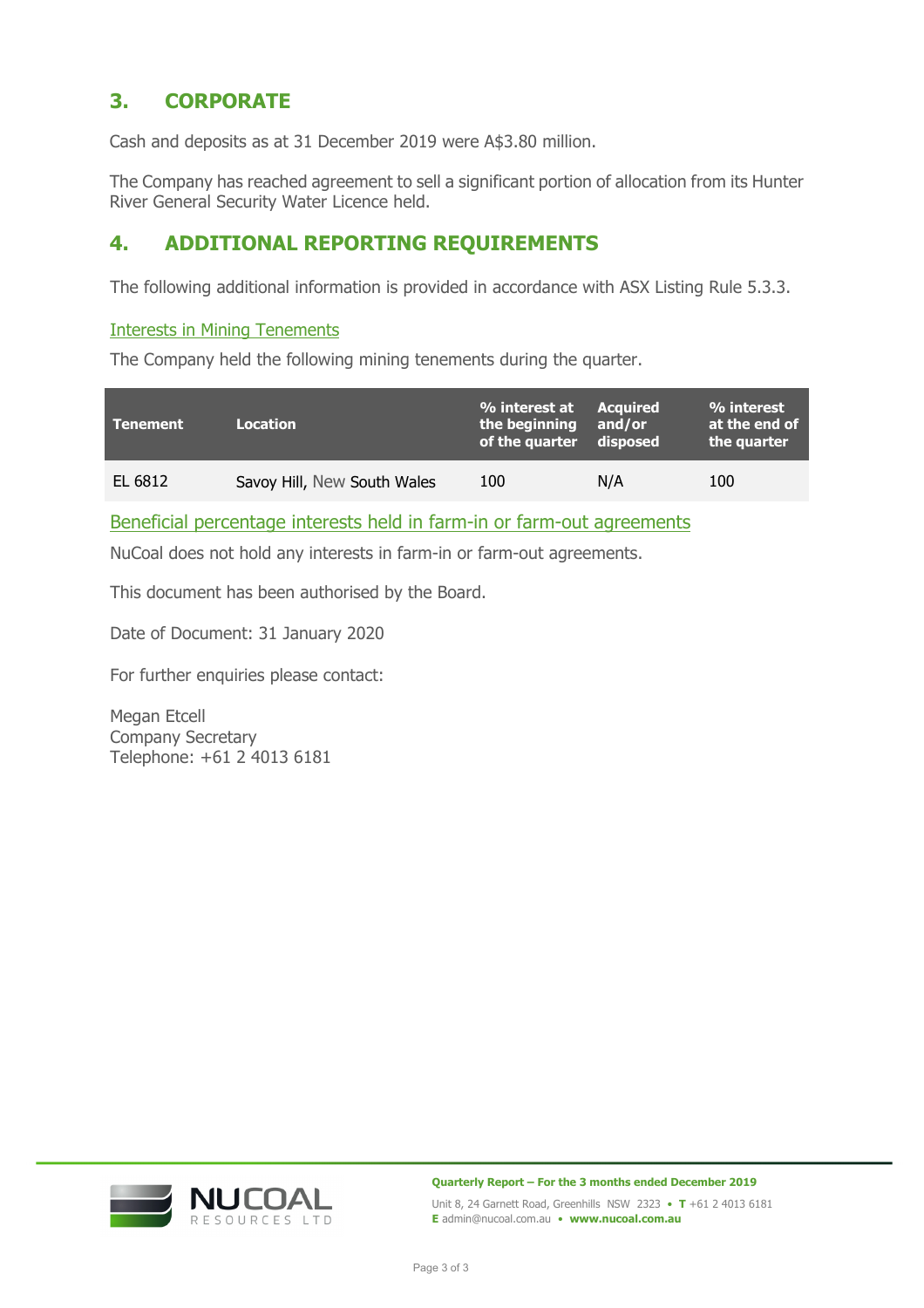*+Rule 5.5* 

## **Appendix 5B**

### **Mining exploration entity and oil and gas exploration entity quarterly report**

Introduced 01/07/96 Origin Appendix 8 Amended 01/07/97, 01/07/98, 30/09/01, 01/06/10, 17/12/10, 01/05/13, 01/09/16

#### **Name of entity**

NuCoal Resources Ltd

**ABN Quarter ended ("current quarter")** 

29 060 352 990 December 2019

|     | <b>Consolidated statement of cash flows</b>       | <b>Current quarter</b><br>\$A'000 | Year to date<br>(six months)<br>\$A'000 |
|-----|---------------------------------------------------|-----------------------------------|-----------------------------------------|
| 1.  | Cash flows from operating activities              |                                   |                                         |
| 1.1 | Receipts from customers                           |                                   |                                         |
| 1.2 | Payments for                                      |                                   |                                         |
|     | exploration & evaluation<br>(a)                   |                                   |                                         |
|     | development<br>(b)                                |                                   |                                         |
|     | production<br>(c)                                 |                                   |                                         |
|     | staff costs<br>(d)                                | (66)                              | (135)                                   |
|     | (e) administration and corporate costs            | (118)                             | (288)                                   |
| 1.3 | Dividends received (see note 3)                   |                                   |                                         |
| 1.4 | Interest received                                 | 49                                | 50                                      |
| 1.5 | Interest and other costs of finance paid          |                                   |                                         |
| 1.6 | Income taxes paid                                 |                                   |                                         |
| 1.7 | Research and development refunds                  |                                   |                                         |
| 1.8 | Other (provide details if material)               |                                   |                                         |
| 1.9 | Net cash from / (used in) operating<br>activities | (135)                             | (373)                                   |

| 2.  | Cash flows from investing activities |  |
|-----|--------------------------------------|--|
| 2.1 | Payments to acquire:                 |  |
|     | property, plant and equipment<br>(a) |  |
|     | tenements (see item 10)<br>(b)       |  |
|     | investments<br>(C)                   |  |
|     | other non-current assets<br>(d)      |  |

+ See chapter 19 for defined terms

*1 September 2016* Page 1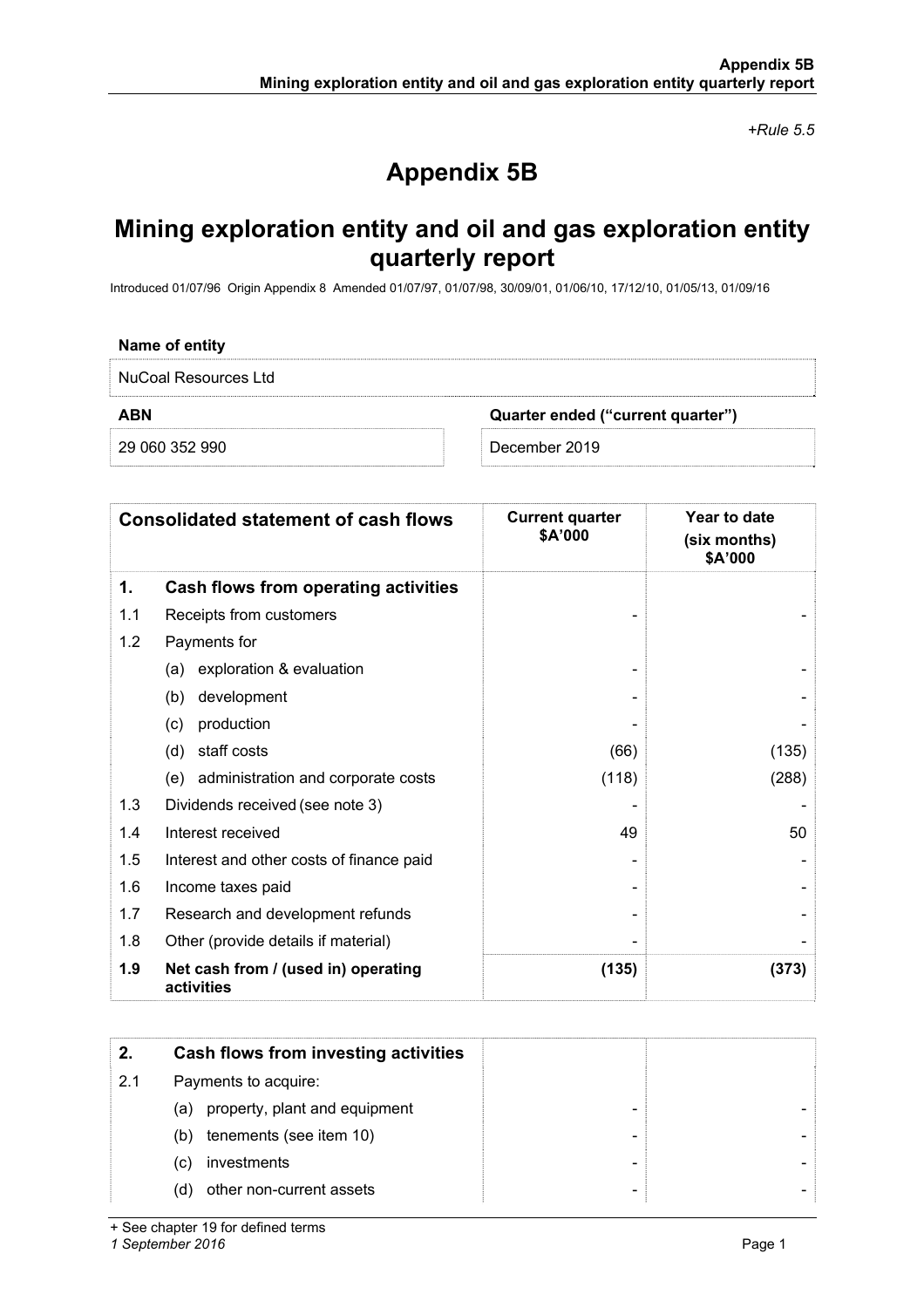#### **Appendix 5B Mining exploration entity and oil and gas exploration entity quarterly report**

|     | <b>Consolidated statement of cash flows</b>       | <b>Current quarter</b><br>\$A'000 | Year to date<br>(six months)<br>\$A'000 |
|-----|---------------------------------------------------|-----------------------------------|-----------------------------------------|
| 2.2 | Proceeds from the disposal of:                    |                                   |                                         |
|     | property, plant and equipment<br>(a)              |                                   |                                         |
|     | tenements (see item 10)<br>(b)                    |                                   |                                         |
|     | investments<br>(c)                                |                                   |                                         |
|     | other non-current assets<br>(d)                   |                                   |                                         |
| 2.3 | Cash flows from loans to other entities           |                                   |                                         |
| 2.4 | Dividends received (see note 3)                   |                                   |                                         |
| 2.5 | Other (provide details if material)               | -                                 |                                         |
| 2.6 | Net cash from / (used in) investing<br>activities |                                   |                                         |

| 3.   | Cash flows from financing activities                                           |  |
|------|--------------------------------------------------------------------------------|--|
| 3.1  | Proceeds from issues of shares                                                 |  |
| 3.2  | Proceeds from issue of convertible notes                                       |  |
| 3.3  | Proceeds from exercise of share options                                        |  |
| 3.4  | Transaction costs related to issues of<br>shares, convertible notes or options |  |
| 3.5  | Proceeds from borrowings                                                       |  |
| 3.6  | Repayment of borrowings                                                        |  |
| 3.7  | Transaction costs related to loans and<br>borrowings                           |  |
| 3.8  | Dividends paid                                                                 |  |
| 3.9  | Other (provide details if material)                                            |  |
| 3.10 | Net cash from / (used in) financing<br>activities                              |  |

| 4.  | Net increase / (decrease) in cash and<br>cash equivalents for the period |       |       |
|-----|--------------------------------------------------------------------------|-------|-------|
| 4.1 | Cash and cash equivalents at beginning of<br>period                      | 3,942 | 4,180 |
| 4.2 | Net cash from / (used in) operating<br>activities (item 1.9 above)       | (135) | (373) |
| 4.3 | Net cash from / (used in) investing activities<br>(item 2.6 above)       |       |       |
| 4.4 | Net cash from / (used in) financing activities<br>item 3.10 above)       |       |       |
| 4.5 | Effect of movement in exchange rates on<br>cash held                     |       |       |
| 4.6 | Cash and cash equivalents at end of<br>period                            | 3,807 | 3,807 |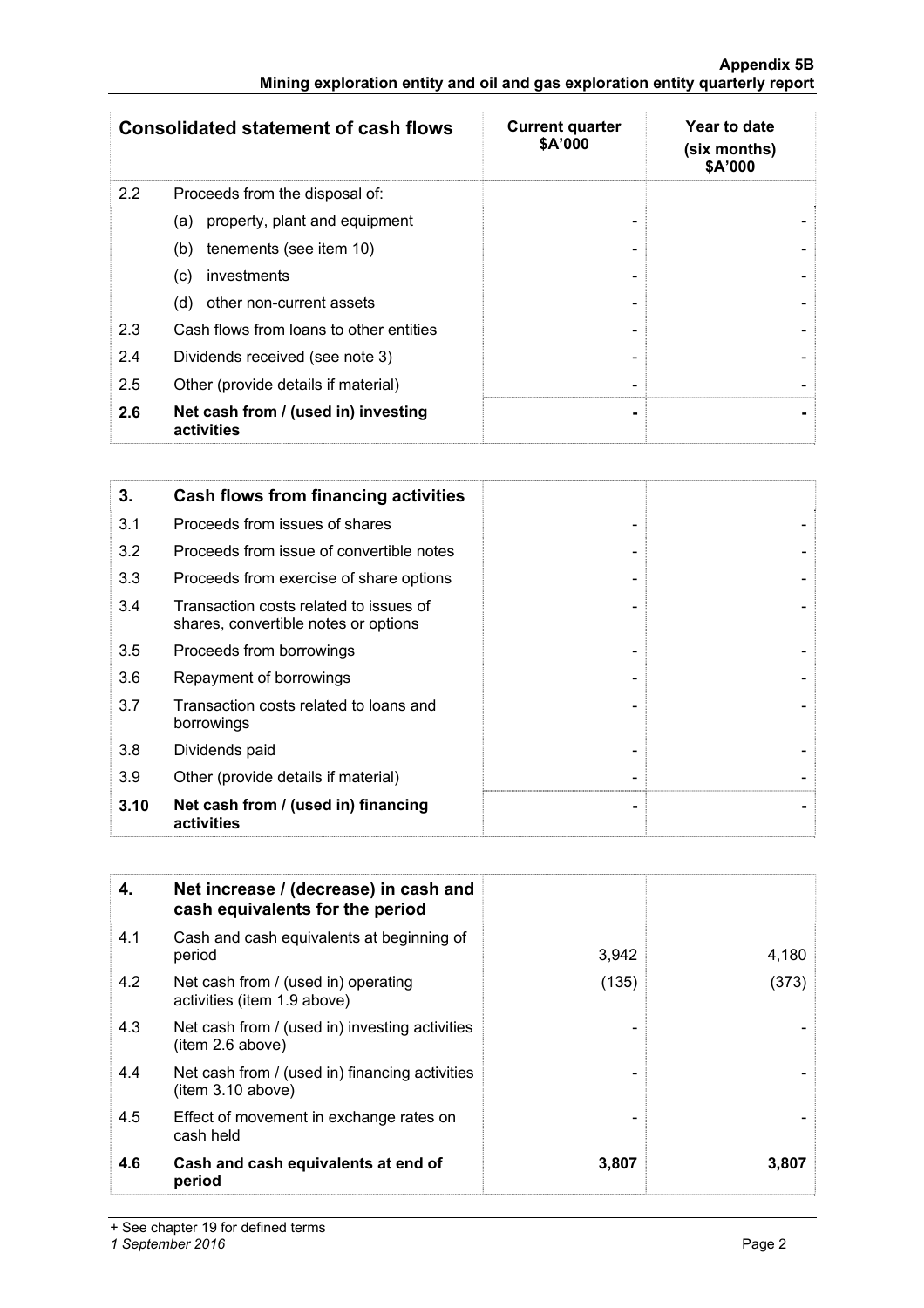| 5.  | Reconciliation of cash and cash<br>equivalents<br>at the end of the quarter (as shown in the<br>consolidated statement of cash flows) to the<br>related items in the accounts | <b>Current quarter</b><br>\$A'000 | <b>Previous quarter</b><br>\$A'000 |
|-----|-------------------------------------------------------------------------------------------------------------------------------------------------------------------------------|-----------------------------------|------------------------------------|
| 5.1 | <b>Bank balances</b>                                                                                                                                                          | 487                               | 522                                |
| 5.2 | Call deposits                                                                                                                                                                 |                                   |                                    |
| 5.3 | Bank overdrafts                                                                                                                                                               |                                   |                                    |
| 5.4 | Other (provide details) – Term Deposits                                                                                                                                       | 3.320                             | 3,420                              |
| 5.5 | Cash and cash equivalents at end of<br>quarter (should equal item 4.6 above)                                                                                                  | 3,807                             | 3,942                              |

| 6.  | Payments to directors of the entity and their associates                            | <b>Current quarter</b><br><b>\$A'000</b> |
|-----|-------------------------------------------------------------------------------------|------------------------------------------|
| 6.1 | Aggregate amount of payments to these parties included in item 1.2                  | 16                                       |
| 6.2 | Aggregate amount of cash flow from loans to these parties included<br>in item $2.3$ |                                          |

6.3 Include below any explanation necessary to understand the transactions included in items  $6.1$  and  $6.2$ 

| 7. | Payments to related entities of the entity and their |
|----|------------------------------------------------------|
|    | associates                                           |

| <b>Current quarter</b><br>\$A'000 |  |
|-----------------------------------|--|
|                                   |  |
|                                   |  |
|                                   |  |
|                                   |  |
|                                   |  |
|                                   |  |
|                                   |  |
|                                   |  |
|                                   |  |

- 7.1 Aggregate amount of payments to these parties included in item 1.2
- 7.2 Aggregate amount of cash flow from loans to these parties included in item 2.3
- 7.3 Include below any explanation necessary to understand the transactions included in items  $7.1$  and  $7.2$

| 8.  | <b>Financing facilities available</b><br>Add notes as necessary for an<br>understanding of the position | <b>Total facility amount</b><br>at quarter end<br>\$A'000 | Amount drawn at<br>quarter end<br>\$A'000 |
|-----|---------------------------------------------------------------------------------------------------------|-----------------------------------------------------------|-------------------------------------------|
| 81  | Loan facilities                                                                                         | -                                                         |                                           |
| 8.2 | Credit standby arrangements                                                                             |                                                           |                                           |

- 8.3 Other (please specify)  $\qquad \qquad$   $\qquad \qquad$
- 8.4 Include below a description of each facility above, including the lender, interest rate and whether it is secured or unsecured. If any additional facilities have been entered into or are proposed to be entered into after quarter end, include details of those facilities as well.